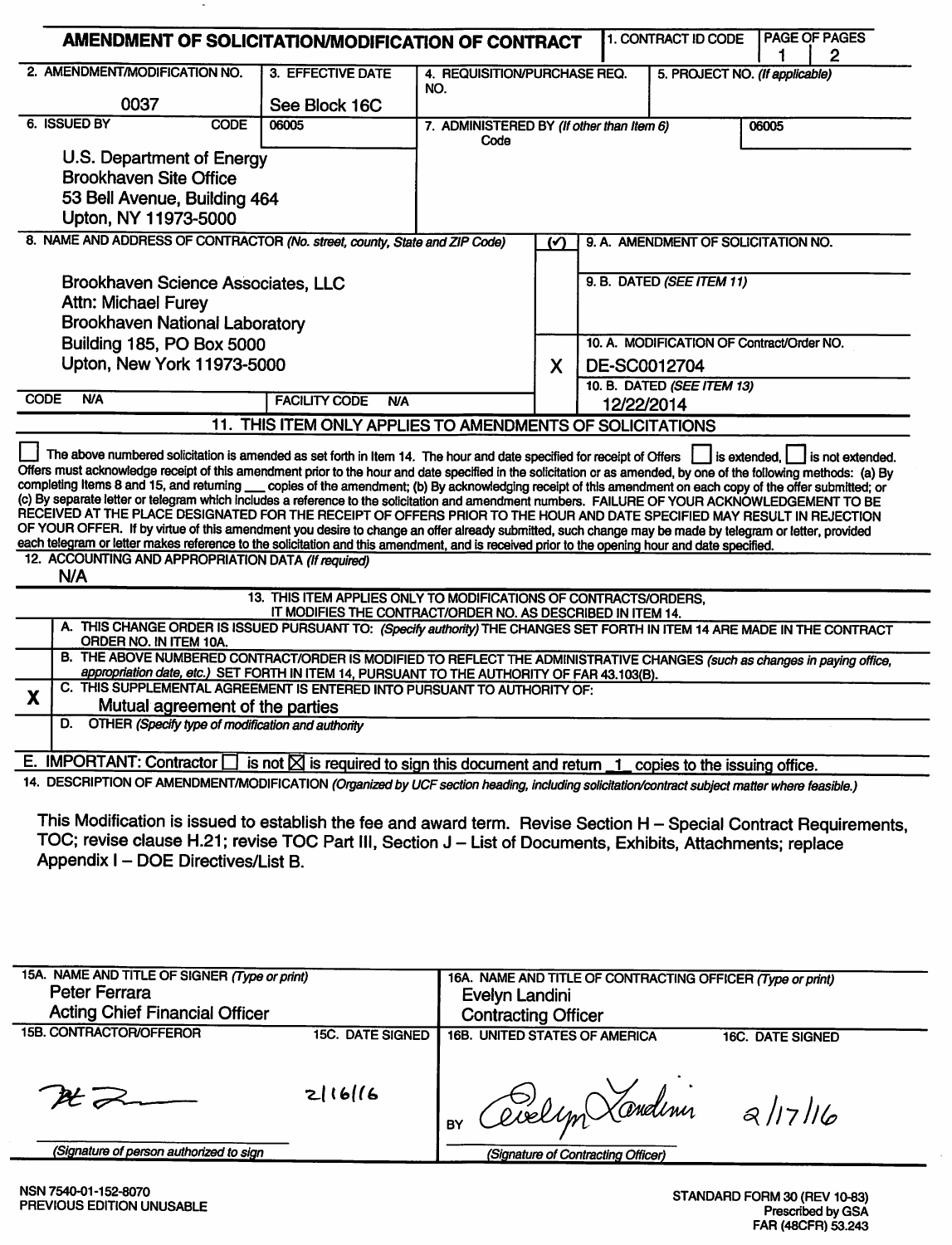| REFERENCE NO. OF DOCUMENT BEING CONTINUED             |
|-------------------------------------------------------|
| <b>CONTINUATION SHEET</b> $\vert_{DE-SC0012704/0037}$ |

PAGE OF 2 2

- 14. Description of Amendment/Modification (continued):
	- **1. Computation of Fee / Award Term:** In accordance with Section B.3 of contract DE-SC0012704, and pursuant to the Performance Evaluation and Measurement Plan (Appendix B), BSA earned a performance fee amount of \$4,864,500.00 for the performance period of January 5, 2015 through September 30, 2015 out of the total available fee of \$5,175,000. Additionally, BSA has been awarded a one (1) year award term in accordance with Section F.2 of the contract.
	- **2. Section H – Special Contract Requirements, Table of Contents (TOC):** Section H is revised to update clause H.21.
	- **3. Part I, Section H – Special Contract Requirements:**

The following clause has been revised; insert the attachment provided herein:

- a. Clause H.21 Employee Compensation: Pay and Benefits (Jan 2016): This clause is updated IAW Policy Flash 2016-11 / AL AL-2016-01 and further guidance for the Office of Science: Email from A. Ahlberg, ISC-CH to A. Clifton, SC-BHSO dated January 26, 2016.
- **4. Part III, Section J – List of Documents, Exhibits, Attachments:** Section J is revised to reflect the following: Replace Appendix I – DOE Directives/List B.
	- a. **Appendix I – DOE Directives/List** identified as Modification No. 0028 has been revised; replace the prior version with the attached Appendix I identified as Modification No. 0037. The revisions are as follows:

| SUMMARY OF DIRECTIVE CHANGES |                                              |                               |                                                                                                                                                                                                  |  |  |  |
|------------------------------|----------------------------------------------|-------------------------------|--------------------------------------------------------------------------------------------------------------------------------------------------------------------------------------------------|--|--|--|
| <b>ADDITIONS</b>             | <b>TITLE</b>                                 | <b>CHANGE</b>                 | <b>NOTES</b>                                                                                                                                                                                     |  |  |  |
| O 227.1A                     | Independent Oversight Program                | Updated to<br>latest revision | Cancels DOE O 227.1                                                                                                                                                                              |  |  |  |
| O 413.2C                     | Laboratory Directed Research and Development | Updated to<br>latest revision | Cancels DOE O 413.2B dated<br>4-19-2006                                                                                                                                                          |  |  |  |
| $O$ 470.6                    | <b>Technical Security Program</b>            | Updated to<br>latest revision | Cancels DOE M 470.4-4A<br>Chg. 1 dated 10-12-2010<br>Section D of Technical<br>Surveillance<br>Countermeasures<br>DOE M 205.1-3, Admin. Chg.<br>1, dated 12-20-12.<br>M 470.4-4A Compliance Note |  |  |  |

#### **Attachments:**

- $\triangleright$  Section H Special Contract Requirements  $\div$  H.21
- $\triangleright$  Part III, Section J List of Documents, Exhibits, Attachments ❖ Appendix I – DOE Directives/List B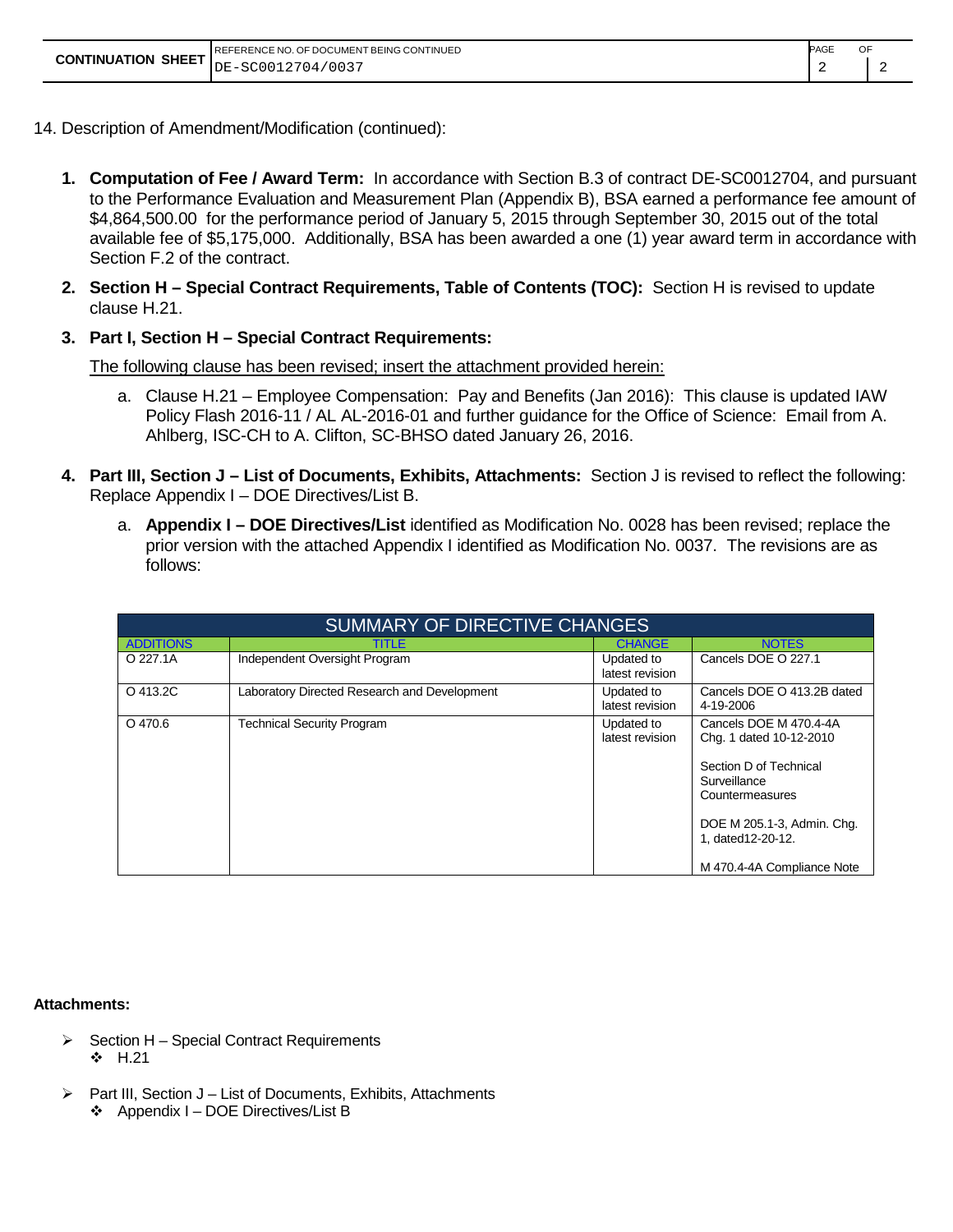## **CLAUSE H-21 - EMPLOYEE COMPENSATION: PAY AND BENEFITS**

(a) Total Compensation System

The Contractor shall develop, implement and maintain formal policies, practices and procedures to be used in the administration of its compensation system consistent with FAR 31.205-6 and DEAR 970.3102-05-6; "Compensation for Personal Services" ("Total Compensation System"). DOE-approved standards, if any, shall be applied to the Total Compensation System. The Contractor's Total Compensation System shall be fully documented, consistently applied, and acceptable to the Contracting Officer. Periodic appraisals of contractor performance with respect to the Contractors' Total Compensation System will be conducted.

- (1) The description of the Contractor Employee Compensation Program should include the following components;
	- (A) Philosophy and strategy for all pay delivery programs.
	- (B) System for establishing a job worth hierarchy.
	- (C) Method for relating internal job worth hierarchy to external market.
	- (D) System that links individual and/or group performance to compensation decisions.
	- (E) Method for planning and monitoring the expenditure of funds.
	- (F) Method for ensuring compliance with applicable laws and regulations.
	- (G) System for communicating the programs to employees.
	- (H) System for internal controls and self-assessment.
	- (I) System to ensure that reimbursement of compensation, including stipends, for employees who are on joint appointments with a parent or other organization shall be on a pro-rated basis.
- (b) Reports and Information

The Contractor shall provide the Contracting Officer with the following reports and information with respect to pay and benefits provided under this Contract:

(1) An Annual Contractor Salary-Wage Increase Expenditure Report to include, at a minimum, breakouts for merit, promotion, variable pay, special adjustments, and structure movements for each pay structure showing actual against approved amounts.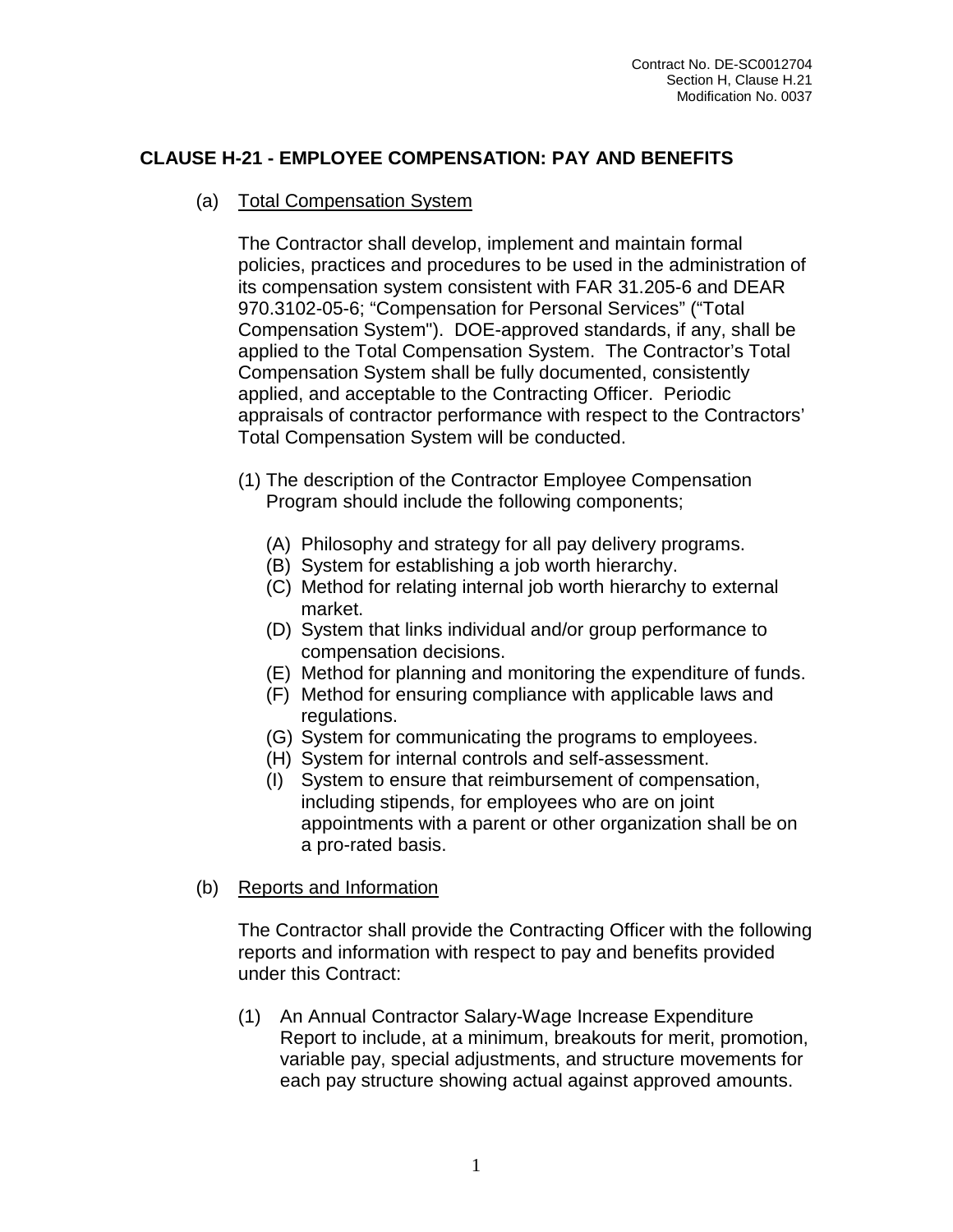- (2) A list of the top five most highly compensated executives as defined in FAR 31.205-6(p)(2)(ii) and their total cash compensation at the time of Contract award, and at the time of any subsequent change to their total cash compensation.
- (3) The Compensation and Benefits Report no later than March 1 of each year.
- (c) Pay and Benefit Programs

The Contractor shall maintain pay and benefit programs for its employees; provided, however, that employees scheduled to work fewer than 20 hours per week receive only those benefits required by law. Employees are eligible for benefits, subject to the terms, conditions, and limitations of each benefit program. Reimbursement for individual compensation is subject to the limits established by 41 U.S.C. 4304(16).

- (1) Cash Compensation
	- (A) The Contractor shall submit the following, as applicable, to the Contracting Officer for a determination of cost allowability for reimbursement under the Contract:
		- (i) Any proposed major compensation program design changes prior to implementation.
		- (ii) Variable pay programs/incentives. If not already authorized under Appendix A of the contract, a justification shall be provided with proposed costs and impacts to budget, if any.
		- (iii) In the absence of Departmental policy to the contrary (e.g., Secretarial pay freeze) a Contractor that meets the criteria, as set forth below, is not required to submit a Compensation Increase Plan (CIP) request to the Contracting Officer for an advance determination of cost allowability for a Merit Increase fund or Promotion/Adjustment fund:
			- The Merit Increase fund does not exceed the mean percent increase included in the annual Departmental guidance providing the WorldatWork Salary Budget Survey's salary increase projected for the CIP year. The Promotion/Adjustment fund does not exceed 1% percent in total.
			- The budget used for both Merit Increase funds and Promotion/Adjustment funds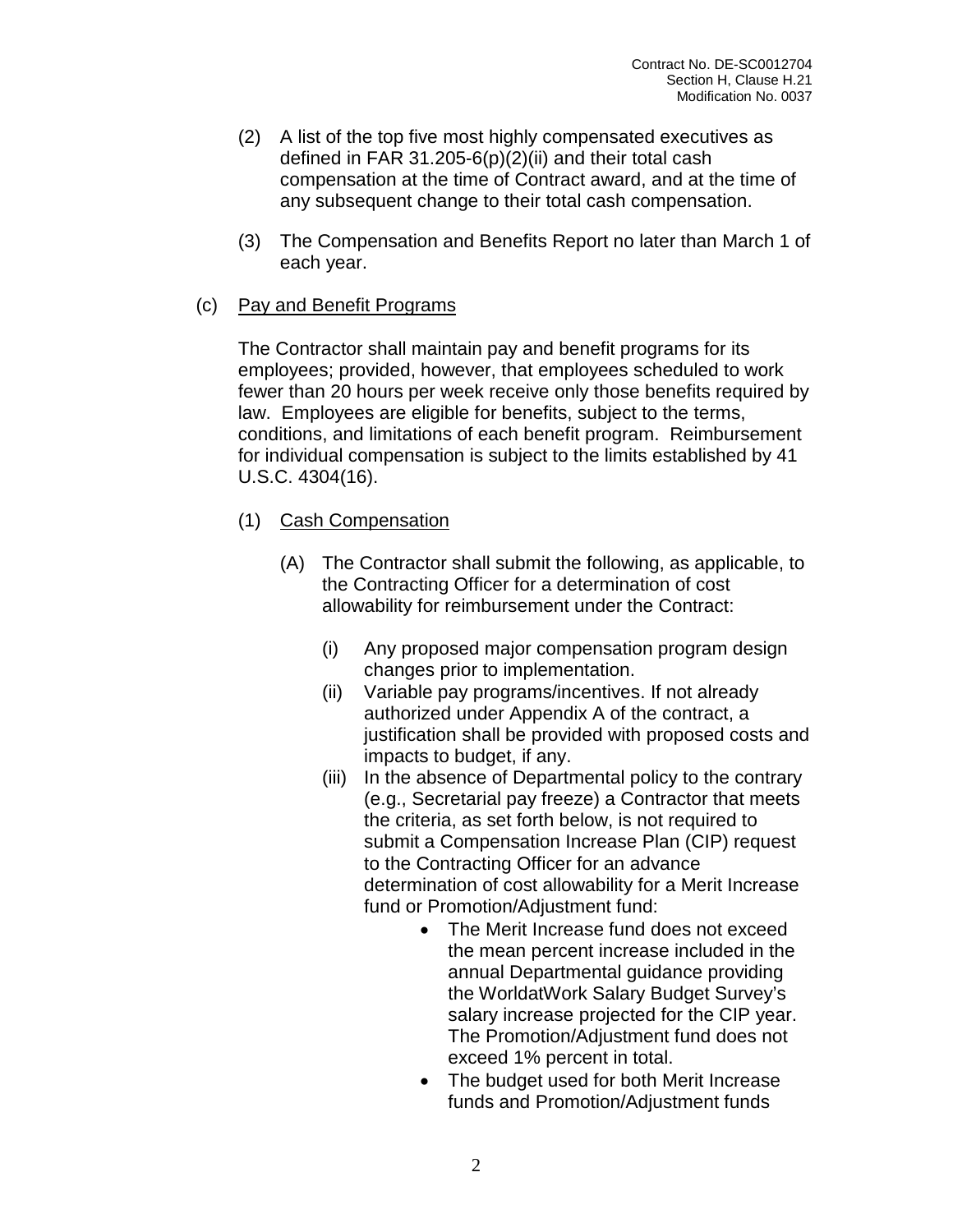shall be based on the payroll for the end of the previous CIP year.

- Salary structure adjustments do not exceed the mean WorldatWork structure adjustments projected for the CIP year and communicated through the annual Department CIP guidance.
- Please note: No later than the first day of the CIP cycle, Contractors must provide notification to the Contracting Officer of planned increases and position to market data by mutually agreed-upon employment categories.
- (iv) If a Contractor does not meet the criteria included in (iii) above, a CIP must be submitted to the Contracting Officer for an advance determination of cost allowability.

The Compensation Increase Plan (CIP) for a Contractor that has received Contracting Officer approval for having an Employee Compensation Program with the components identified under (a)(1) above should include the following components and data:

- (1) Market analysis summary, including a comparison of average pay to market average pay.
- (2) Merit Fund requests for each Employee Group (i.e., S&E, Administrative, Technical, Exempt/Non-Exempt)
- (3) Aging factors used for escalating survey data
- (4) Projection of escalation in the market
- (5) Information to support proposed structure adjustments, if any.
- (6) Analysis to support special adjustments or promotions that exceed the 1% Promotion/Adjustment fund authorized under Section III of Appendix A.
- (7) Discussion of recruitment/retention issues (e.g., turnover and hiring) relevant to the proposed increase amounts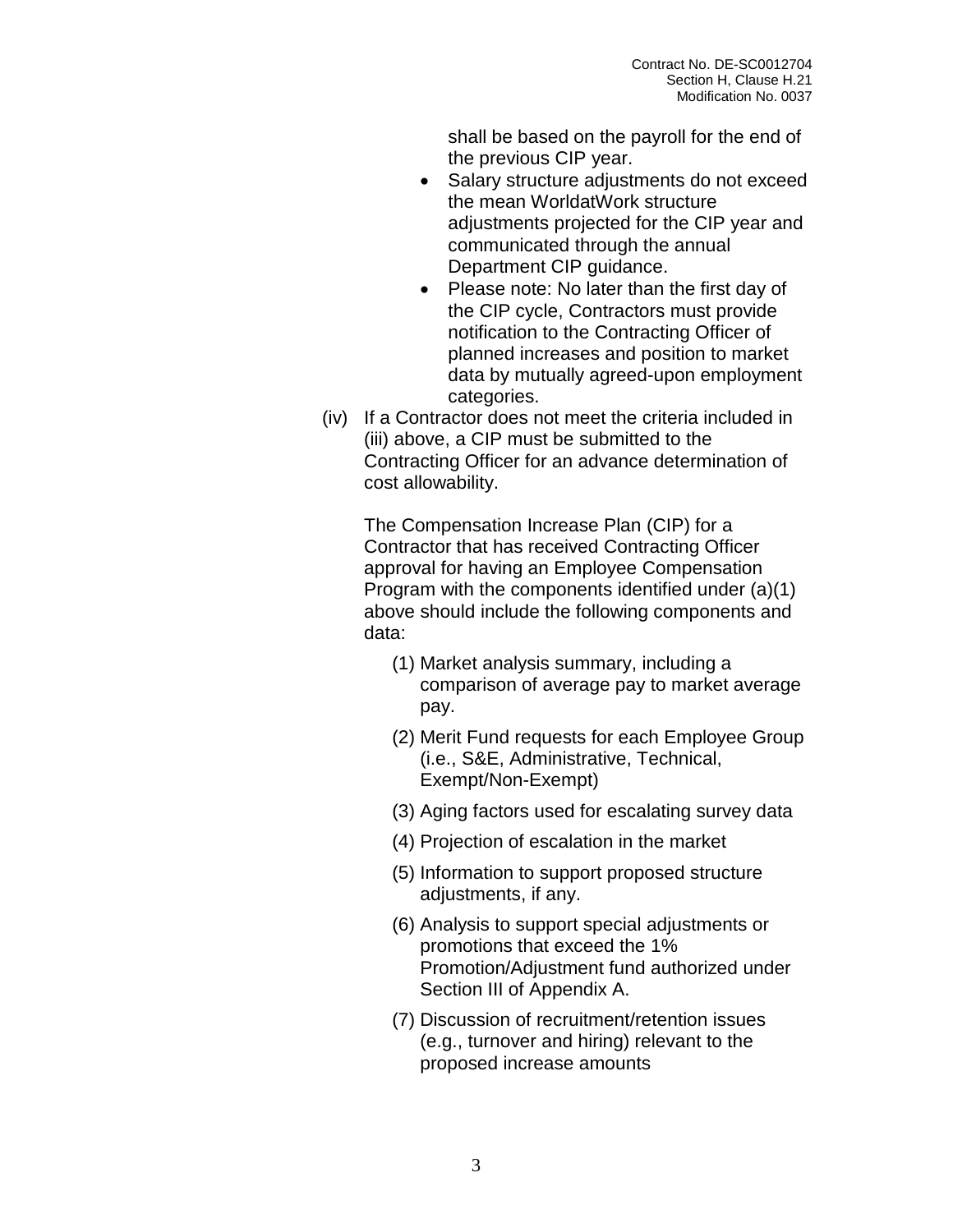- (8) A discussion of the impact of budget and business constraints on the CIP amount.
- (v) Reimbursed salary levels are used to establish the annual CIP fund.
- (vi) All pay actions granted under the CIP are fully charged when they occur regardless of time of year in which the action transpires and whether the employee terminates before year end.
- (vii) Specific Employee or Payroll groups (e.g., exempt, nonexempt) for which CIP amounts are intended shall be defined by mutual agreement between the Contractor and the Contracting Officer.
- (viii) The Contracting Officer may adjust the CIP amount after approval based on major changes in factors that significantly affect the plan amount (for example, in the event of a major reduction in force or significant ramp-up).
- (ix) The Contractor may make minor shifts of merit funds between employment categories (e.g., Scientist/Engineer, Admin, Exempt, Non-Exempt) after approval of the CIP or if criteria under (c)(1)(A)(iii) was met, in order to meet the compensation requirements of its organization, subject to the following guidelines:
	- Minor shift is defined as up to 10% of the approved merit funds from one employment category to another (e.g, 10% of Admin merit funds shifted to Technician employment category)
	- Total merit increase expenditures will be limited to the total merit fund authorized.
	- Contractors will notify the Contracting Officer that funds have been shifted.
- (x) Individual compensation actions for the top contractor official (e.g., laboratory director/plant manager or equivalent) and Key Personnel not included in the CIP. For those Key Personnel included in the CIP, DOE will approve salaries upon the initial contract award and when Key Personnel are replaced during the life of the contract. DOE will have access to all individual salary reimbursements. This access is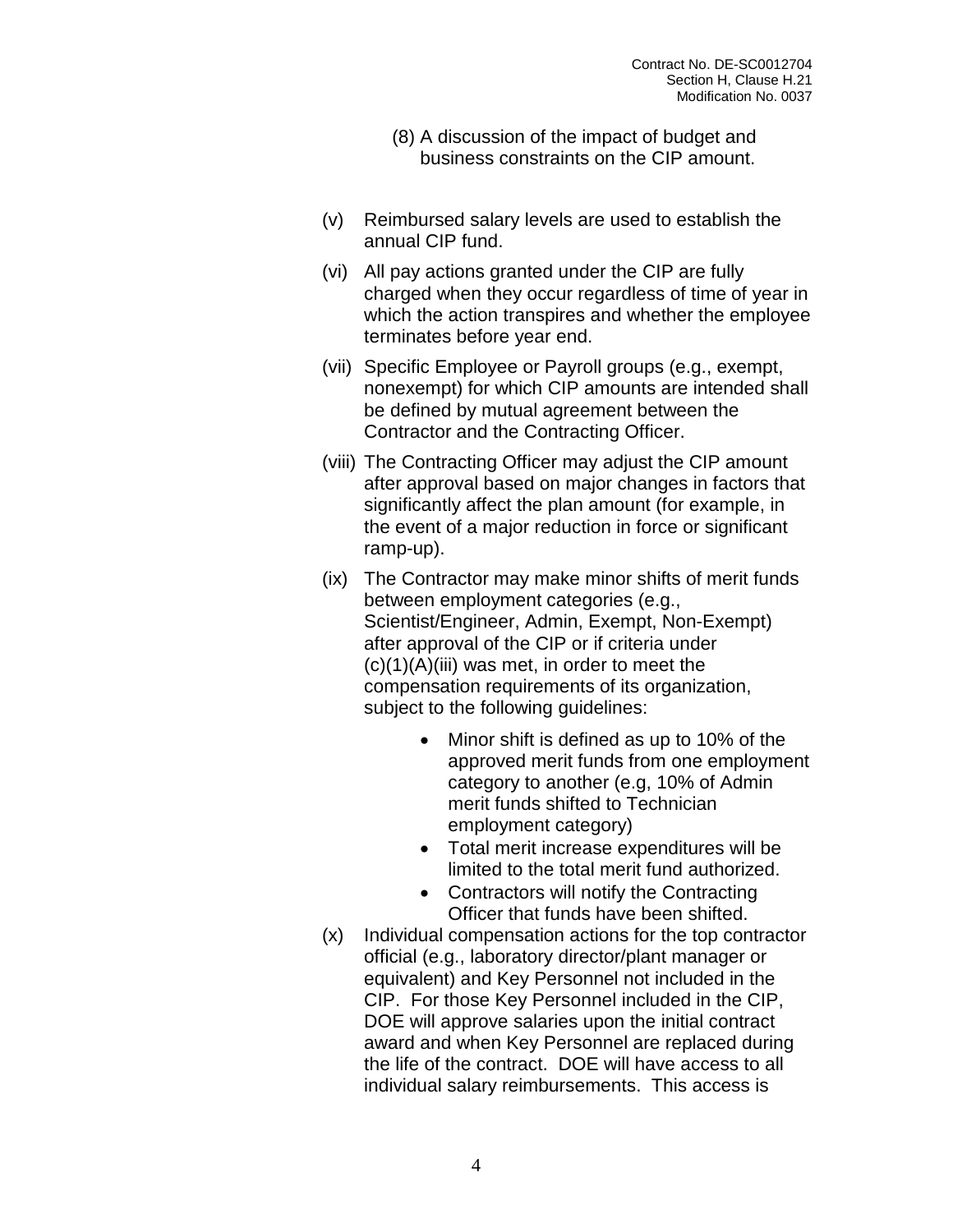provided for transparency; DOE will not approve individual salary actions (except as previously stated).

- (B) The Contracting Officer's approval of individual compensation actions will be required only for the top contractor official (e.g., laboratory director/plant manager or equivalent) and Key Personnel as stated in (c)(1)(A)(iii) above. The base salary reimbursement level for the top contractor official establishes the maximum allowable salary reimbursement under the contract. The contractor shall not be reimbursed for the top contractor official's incentive compensation. The base salary reimbursement level for the top contractor official establishes the maximum allowable salary reimbursement under the contract when compared to subordinate compensation, which would include base salary and any potential incentive compensation under an incentive compensation agreement. Unusual circumstances may require a deviation for an individual on a case-by-case basis. Any such deviations must be approved by the Contracting Officer.
- (C) Severance Pay is not payable to an employee under this Contract if the employee:
	- (i) Voluntarily separates, resigns or retires from employment, (unless associated with a workforce restructuring action in accordance with Appendix A, Section XI, Reductions in Contractor Employment)
	- (ii) Is offered employment with a successor/replacement Contractor,
	- (iii) Is offered employment with a parent or affiliated company, or
	- (iv) Is discharged for cause.
- (D) Service Credit for purposes of determining severance pay does not include any period of prior service for which severance pay has been previously paid through a DOE cost-reimbursement contract.

### (d) Pension and Other Benefit Programs

(1) No presumption of allowability will exist when the Contractor implements a new benefit plan or makes changes to existing benefit plans that increase costs or are contrary to Departmental policy or written instruction or until the Contracting Officer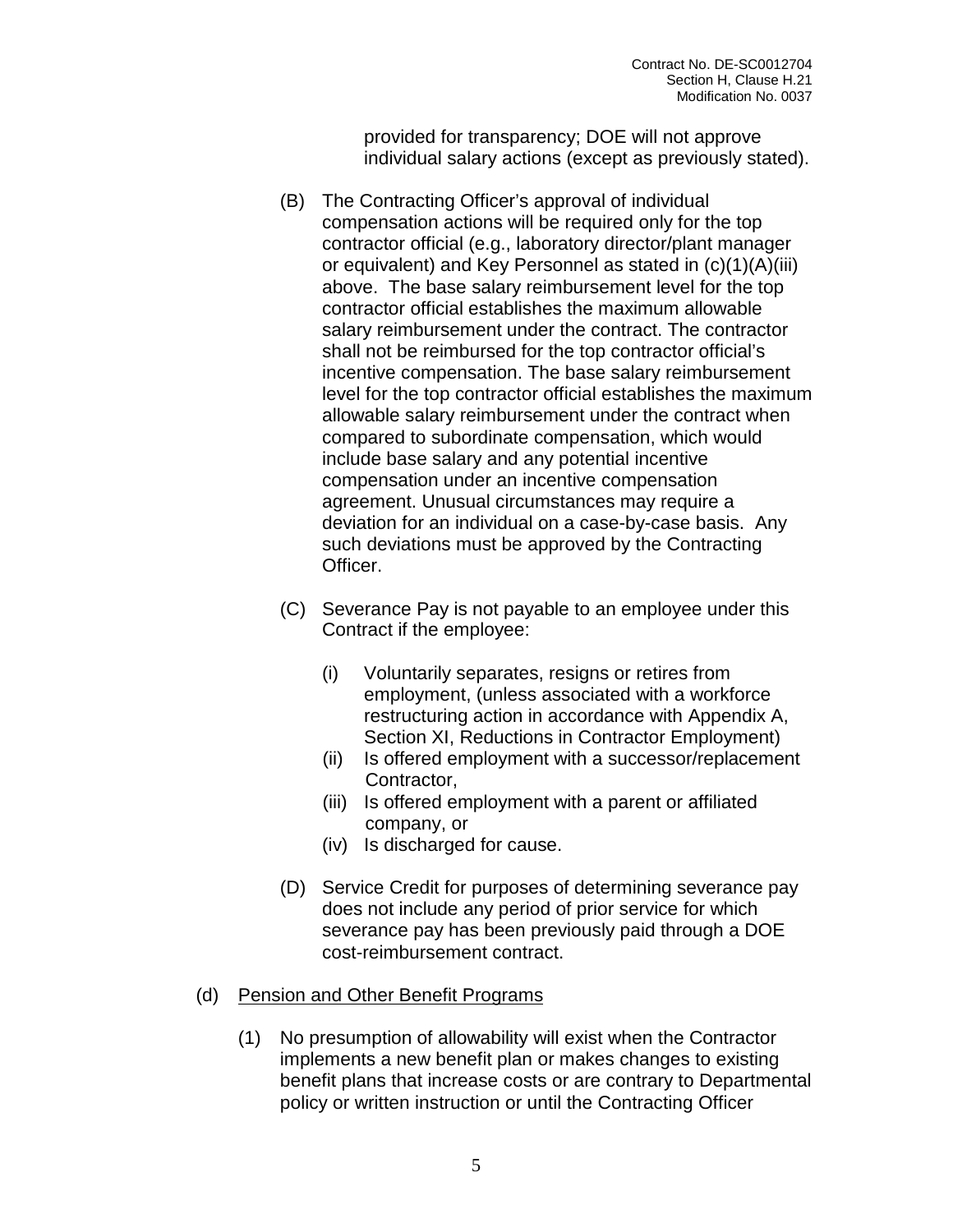makes a determination of cost allowability for reimbursement for new or changed benefit plans. Changes shall be in accordance with and pursuant to the terms and conditions of the contract. Advance notification, rather than approval, is required for changes that do not increase costs and are not contrary to Departmental policy or written instruction.

- (2) Cost reimbursement for Employee pension and other benefit programs sponsored by the Contractor will be based on the Contracting Officer's approval of Contractor actions pursuant to an approved "Employee Benefits Value Study" and an "Employee Benefits Cost Survey Comparison" as described below.
- (3) Unless otherwise stated, or as directed by the Contracting Officer, the Contractor shall submit the studies required in paragraphs (A) and (B) below. The studies shall be used by the Contractor in calculating the cost of benefits under existing benefit plans. An Employee Benefits Value (Ben-Val) Study Method using no less than 15 comparator organizations and an Employee Benefits Cost Survey comparison Method shall be used in this evaluation to establish an appropriate comparison method. In addition, the Contractor shall submit updated studies to the Contracting Officer for approval prior to the adoption of any change to a pension or other benefit plan which increases costs.
	- (A) The Ben-Val, every two years for each benefit tier (e.g., group of employees receiving a benefit package based on date of hire), which is an actuarial study of the relative value (RV) of the benefits programs offered by the Contractor to Employees measured against the RV of benefit programs offered by comparator companies approved by the Contracting Officer. To the extent that the value studies do not address post retirement benefits other than pensions, the Contractor shall provide a separate cost and plan design data comparison for the post retirement benefits other than pensions using external benchmarks derived from nationally recognized and Contracting Officer approved survey sources and,
	- (B) An Employee Benefits Cost Study Comparison, annually for each benefit tier that analyzes the Contractor's employee benefits cost for Employees on a per capita basis per full time equivalent employee and as a percent of payroll and compares it with the cost reported by the U.S.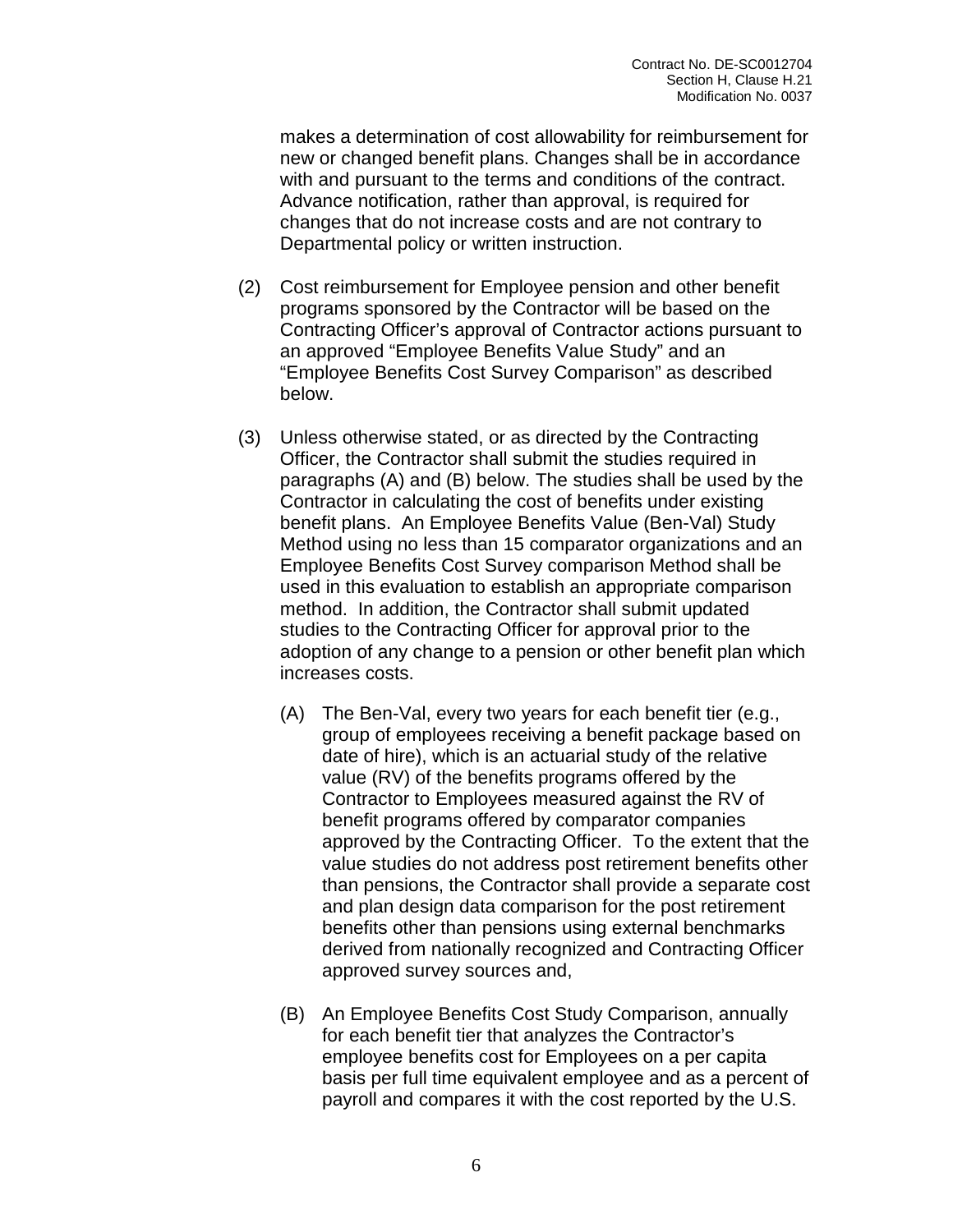Department of Labor's Bureau of Labor Statistics or other Contracting Officer approved broad based national survey.

- (4) When the net benefit value exceeds the comparator group by more than five percent, the Contractor shall submit a corrective action plan to the Contracting Officer for approval, unless waived in writing by the Contracting Officer.
- (5) When the average total benefit per capita cost or total benefit cost as a percent of payroll exceeds the comparator group by more than five percent, the Contractor shall submit an analysis of the specific plan costs that are above the per capita cost range or total benefit cost as a percent of payroll and a corrective action plan to achieve conformance with a Contracting Officer directed per capita cost range or total benefit cost as a percent of payroll, unless waived in writing by the Contracting Officer.
- (6) Within two years of Contracting Officer approval of the Contractor's corrective action plan, the Contractor shall align employee benefit programs with the benefit value and per capita cost range or percent of payroll as approved by the Contracting Officer.
- (7) The Contractor may not terminate any benefit plan during the term of the Contract without the prior approval of the Contracting Officer in writing.
- (8) Cost reimbursement for post-retirement benefits other than pensions (PRBs) is contingent on DOE approved service eligibility requirements for PRB that shall be based on a minimum period of continuous employment service not less than 5 years under a DOE cost reimbursement contract(s) immediately prior to retirement. Unless required by Federal or State law, advance funding of PRBs is not allowable.
- (9) Each Contractor sponsoring a Defined Benefit pension plan and/or postretirement benefit plan will participate in the annual plan management process which includes written responses to a questionnaire regarding plan management, providing forecasted estimates of future reimbursements in connection with the plan(s) and participating in a conference call to discuss the Contractor submission.
- (10) Each Contractor will respond to quarterly data calls issued through iBenefits, or its successor system.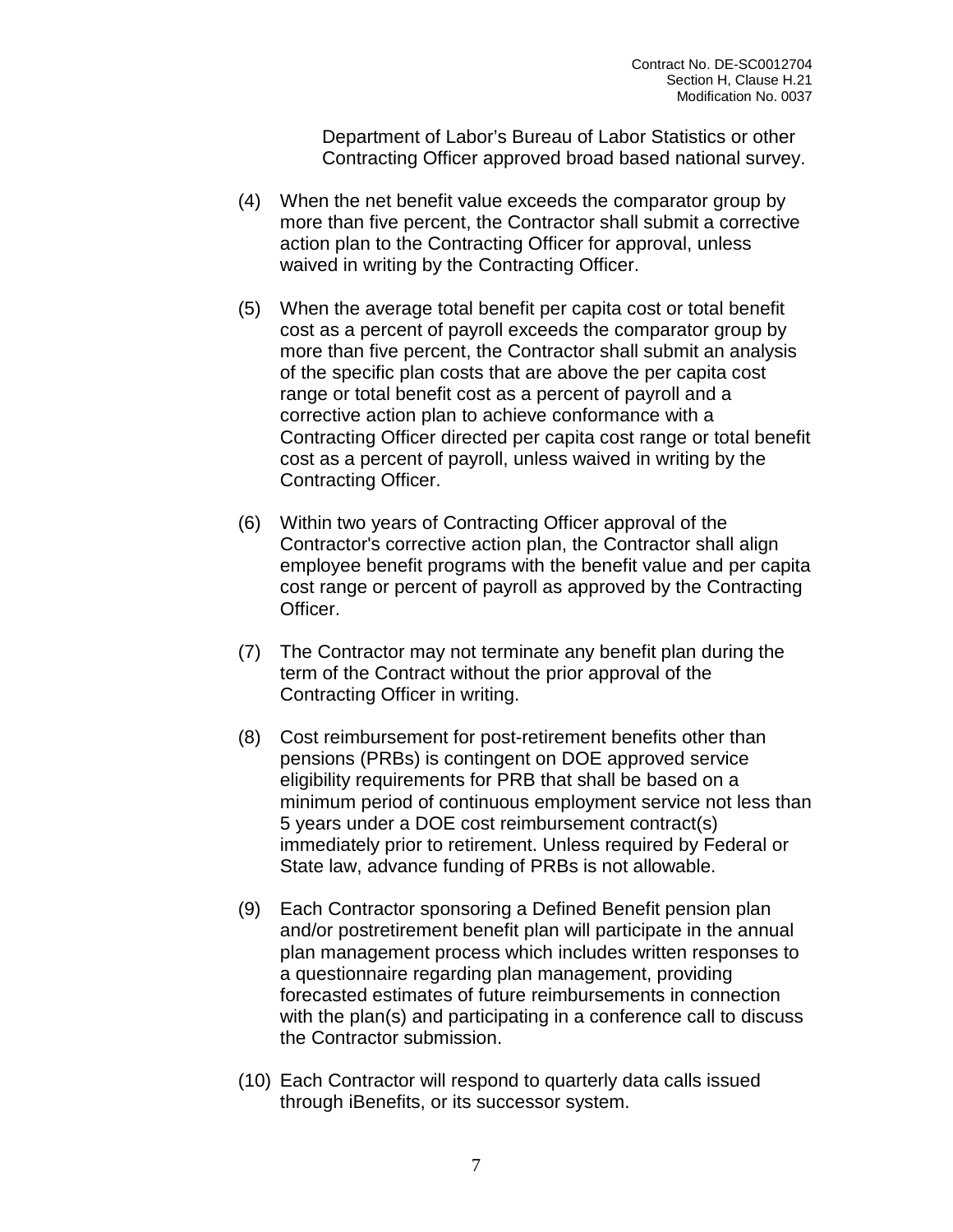#### (e) Establishment and Maintenance of Pension Plans for which DOE Reimburses Costs

- (1) Employees working for the Contractor shall only accrue credit for service under this Contract after the date of Contract award.
- (2) Except for Commingled Plans in existence as of the effective date of the Contract, any pension plan maintained by the Contractor for which DOE reimburses costs, shall be maintained as a separate pension plan distinct from any other pension plan that provides credit for service not performed under a DOE costreimbursement contract. When deemed appropriate by the Contracting Officer, Commingled Plans shall be converted to separate plans at the time of new contract award or the extension of a contract.

#### (f) Basic Requirements

The Contractor shall adhere to the requirements set forth below in the establishment and administration of pension plans that are reimbursed by DOE pursuant to cost reimbursement contracts for management and operation of DOE facilities and pursuant to other cost reimbursement facilities contracts. Pension Plans include Defined Benefit and Defined Contribution plans.

- (1) The Contractor shall become a sponsor of the existing pension and other benefit plans (or comparable successor plans), including other PRB plans, as applicable, with responsibility for management and administration of the plans. The Contractor shall be responsible for maintaining the qualified status of those plans consistent with the requirements of ERISA and the Internal Revenue Code (IRC). The Contractor shall carry over the length of service credit and leave balances accrued as of the date of the Contractor's assumption of Contract performance.
- (2) Each Contractor defined contribution pension plan shall be subjected to a limited-scope audit annually that satisfies the requirements of ERISA section 103. The Contractor must submit the audit results to the Contracting Officer. In addition, the Contractor must provide the Contracting Officer with a copy of the qualified trustee or custodian's certification regarding the investment information that provides the basis for the plan sponsor to satisfy reporting requirements under ERISA section 104.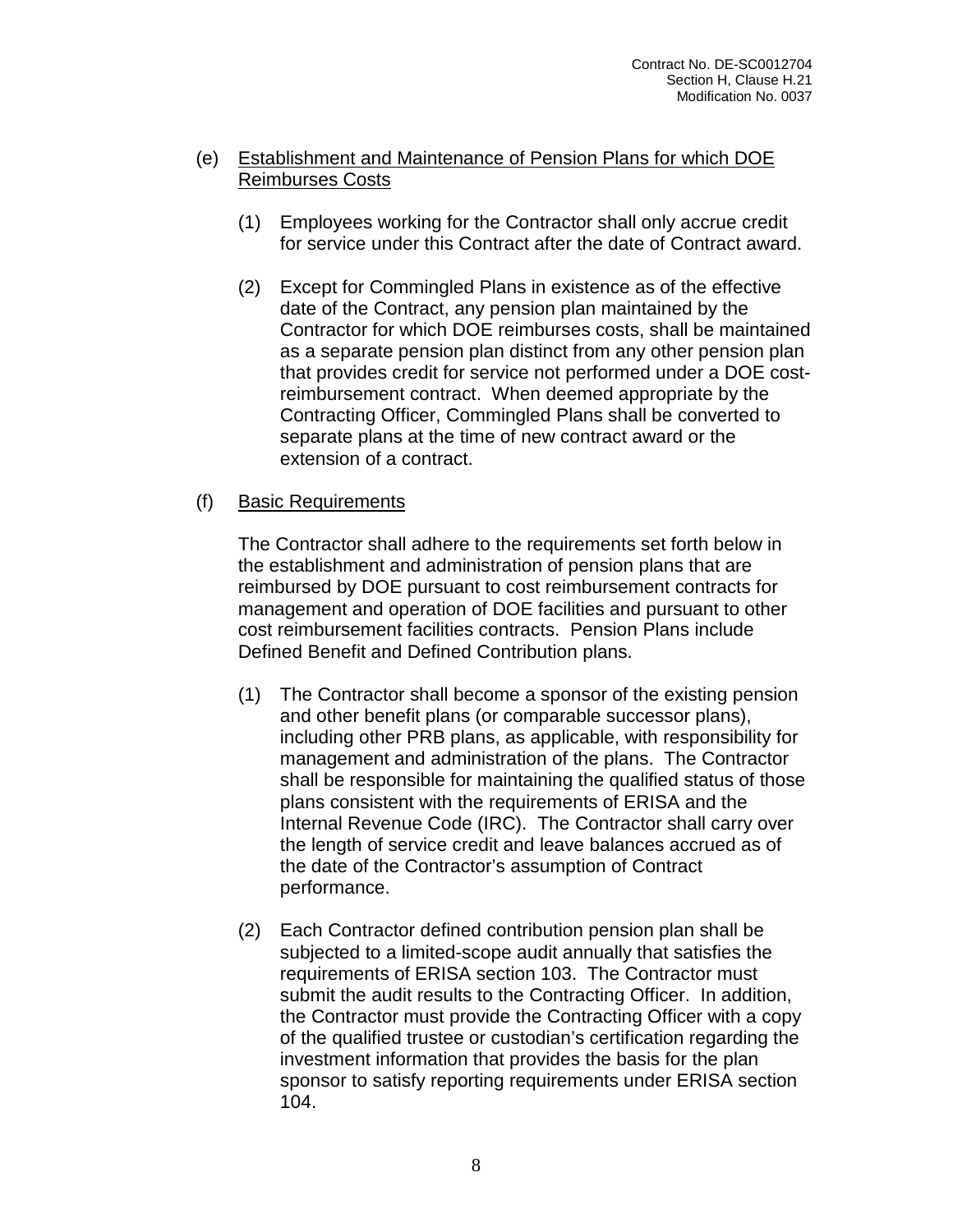While there is no requirement to submit a full scope audit for defined contribution plans, contractors are responsible for maintaining adequate controls for ensuring that defined contribution plan assets are correctly recorded and allocated to plan participants.

- (3) The Contractor shall comply with the requirements of ERISA if applicable to the pension plan and any other applicable laws.
- (g) Reporting Requirements for Designated Contracts

The following reports shall be submitted to DOE as soon as possible after the last day of the plan year by the Contractor responsible for each designated pension plan funded by DOE but no later than the dates specified below:

- (1) Forms 5500. Copies of IRS Forms 5500 with Schedules for each DOE-funded pension plan, no later than that submitted to the IRS.
- (2) Forms 5300. Copies of all forms in the 5300 series submitted to the IRS that document the establishment, amendment, termination, spin-off, or merger of a plan submitted to the IRS.
- (h) Changes to Pension Plans

At least sixty (60) days prior to the adoption of any changes to a pension plan, the Contractor shall submit the information required below to the Contracting Officer. The Contracting Officer must approve plan changes that increase costs as part of a determination as to whether the costs are deemed allowable pursuant to FAR 31.205-6, as supplemented by DEAR 970.3102-05-6.

- (1) For proposed changes to pension plans and pension plan funding, the Contractor shall provide the following to the Contracting Officer:
	- (A) a copy of the current plan document (as conformed to show all prior plan amendments), with the proposed new amendment indicated in redline/strikeout;
	- (B) except in circumstances where the Contracting Officer indicates that it is unnecessary, a legal explanation of the proposed changes from the counsel used by the plan for purposes of compliance with all legal requirements applicable to private sector defined benefit pension plans;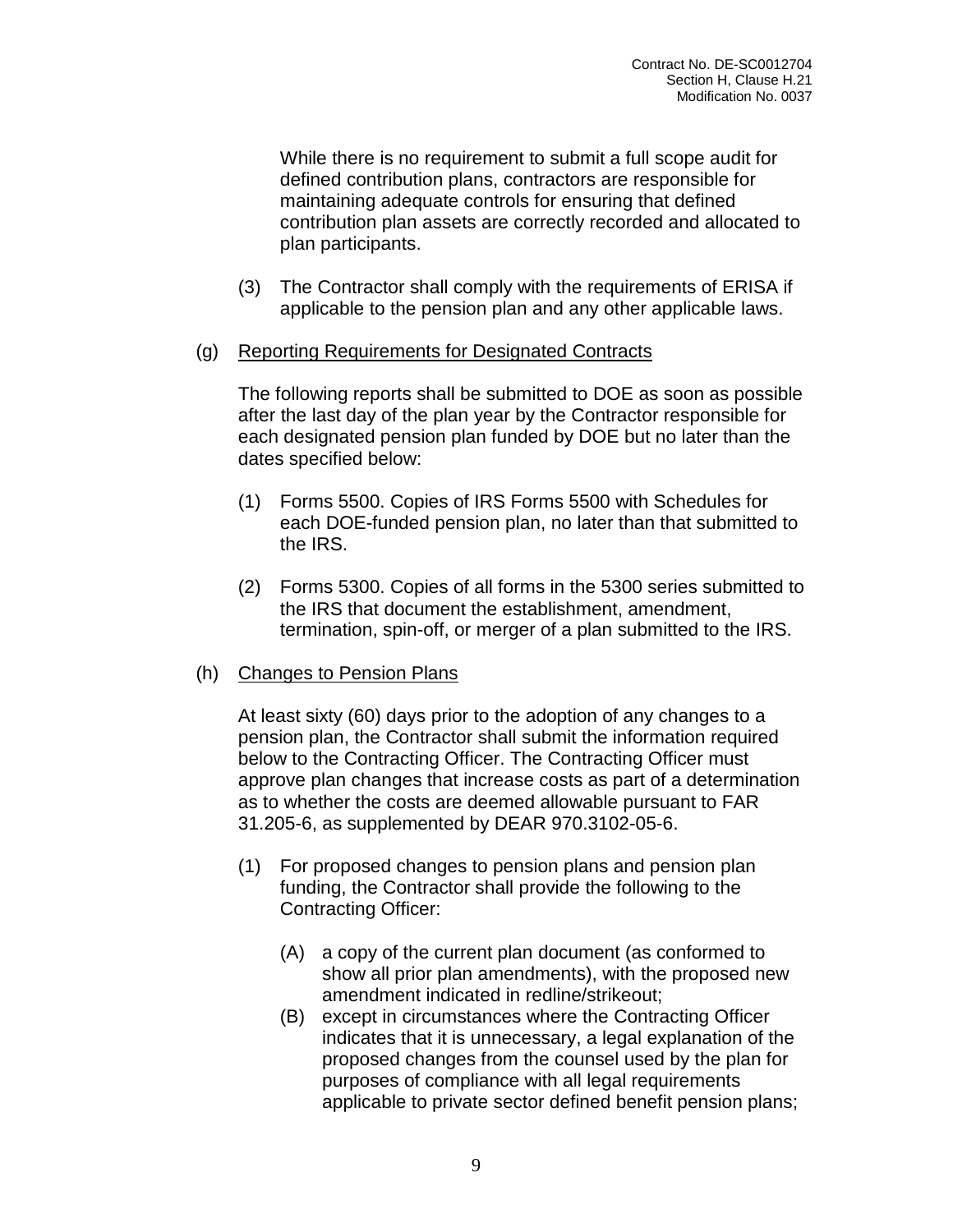- (C) the Summary Plan Description; and,
- (D) any such additional information as requested by the Contracting Officer.
- (2) Contractors shall submit new benefit plans and changes to plan design or funding methodology with justification to the Contracting Officer for approval, as applicable [see (d)(1) above]. The justification must:
	- (A) demonstrate the effect of the plan changes on the contract net benefit value or per capita benefit costs,
	- (B) provide the dollar estimate of savings or costs, and
	- (C) provide the basis of determining the estimated savings or cost.
- (i) Terminating Plans
	- (1) DOE contractors shall not terminate any pension plan (Commingled or site specific) without requesting Departmental approval at least 60 days prior to the scheduled date of plan termination.
	- (2) To the extent possible, the Contractor shall satisfy plan liabilities to plan participants by the purchase of annuities through competitive bidding on the open annuity market or lump sum payouts. The Contractor shall apply the assumptions and procedures of the Pension Benefit Guaranty Corporation.
- (j) Special Programs

Contractors must advise DOE and receive prior approval for each early-out program, window benefit, disability program, plan-loan feature, employee contribution refund, asset reversion, or incidental benefit.

- (k) Definitions
	- (1) Commingled Plans. Cover employees from the Contractor's private operations and its DOE contract work.
	- (2) Current Liability. The sum of all plan liabilities to employees and their beneficiaries. Current liability includes only benefits accrued to the date of valuation. This liability is commonly expressed as a present value.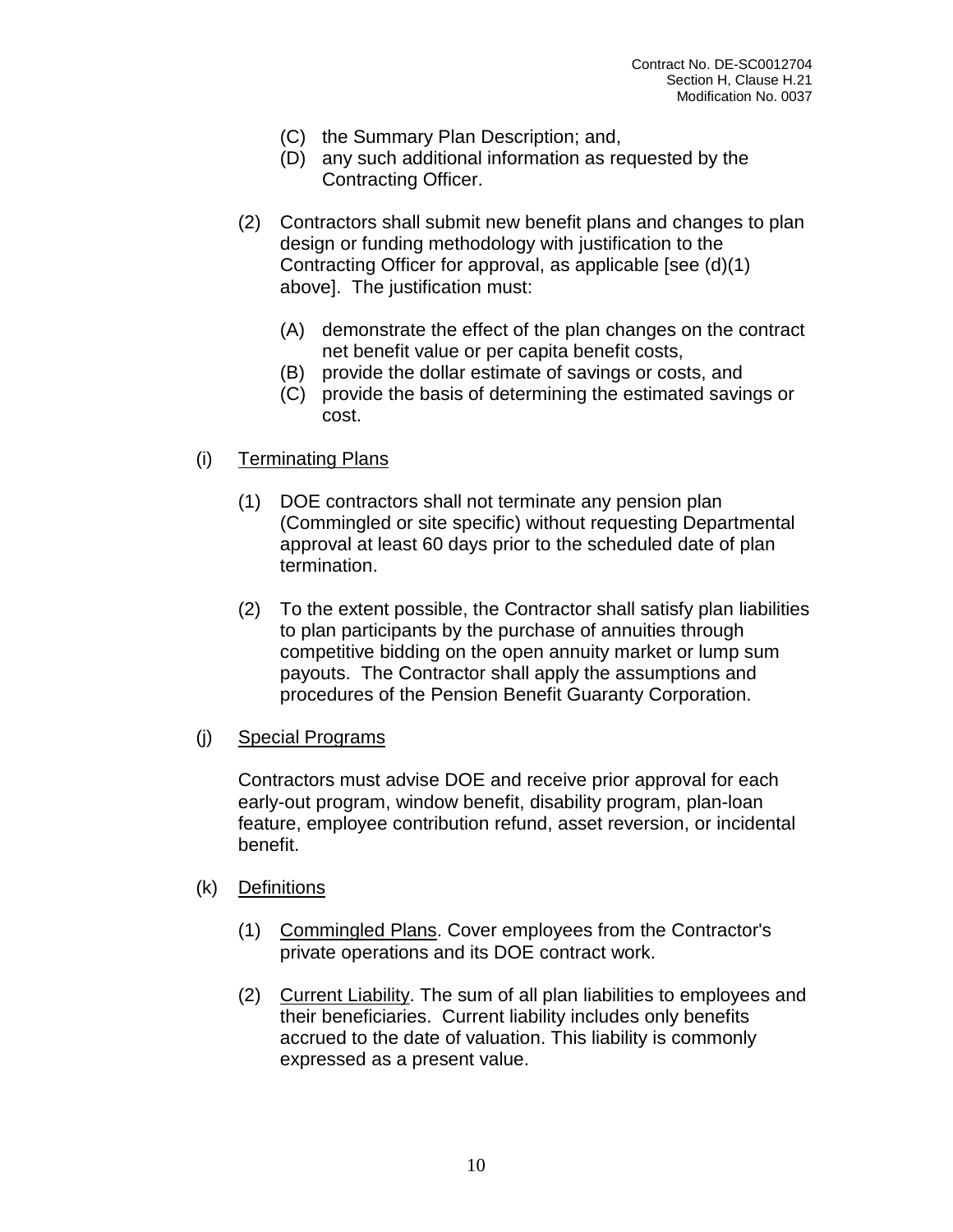- (3) Defined Benefit Pension Plan. Provides a specific benefit at retirement that is determined pursuant to the formula in the pension plan document.
- (4) Defined Contribution Pension Plan. Provides benefits to each participant based on the amount held in the participant's account. Funds in the account may be comprised of employer contributions, employee contributions, investment returns on behalf of that plan participant and/or other amounts credited to the participant's account.
- (5) Pension Fund. The portfolio of investments and cash provided by employer and employee contributions and investment returns. A pension fund exists to defray pension plan benefit outlays and (at the option of the plan sponsor) the administrative expenses of the plan.
- (6) Separate Plan. Must satisfy IRC Sec. 414(l) definition of a single plan, designate assets for the exclusive benefit of employees under DOE contract, exist under a separate plan document (having its own Department of Labor plan number) that is distinct from corporate plan documents and identify the Contractor as the plan sponsor.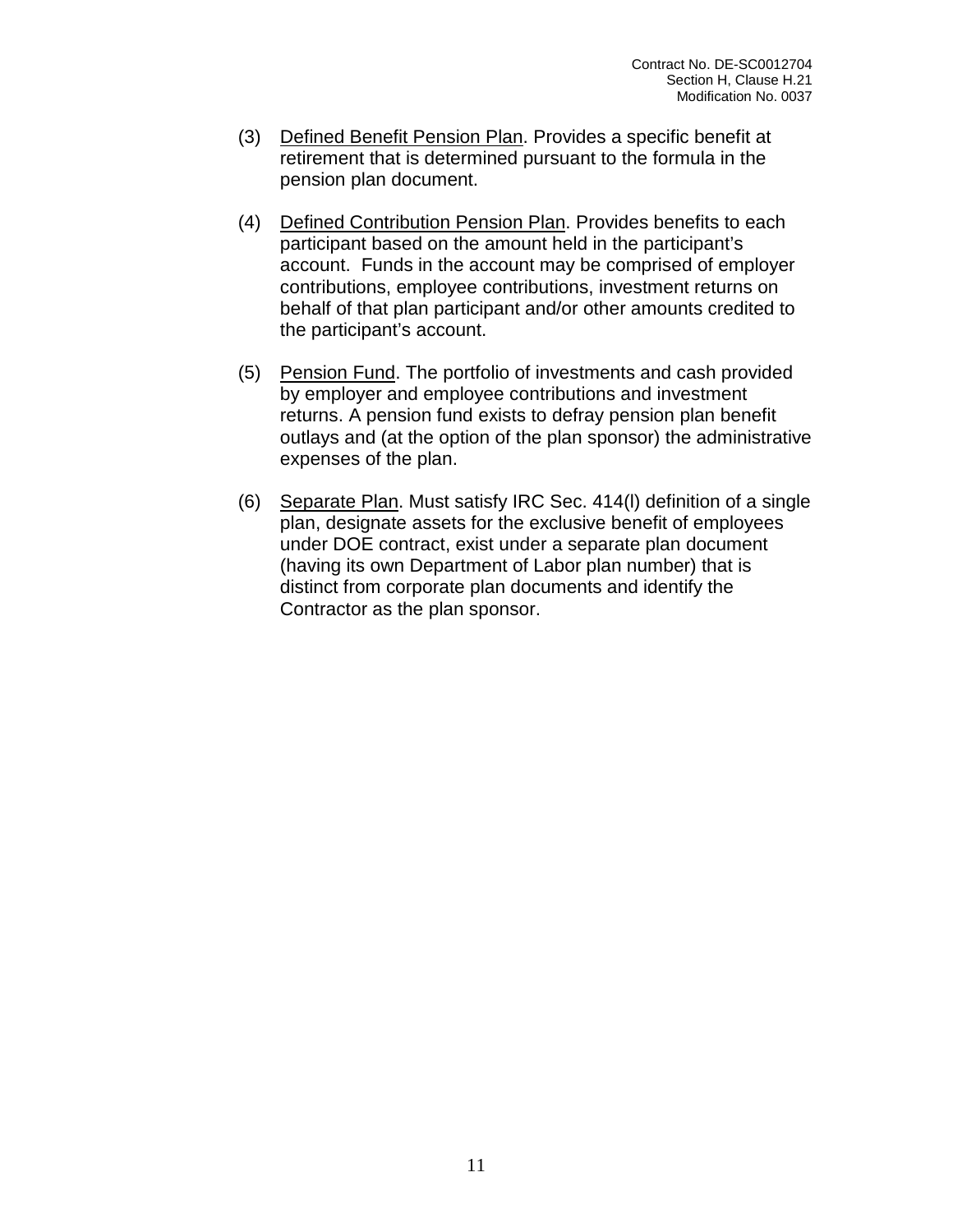**Contract No. DE-SC0012704 Section J | Appendix I Modification No. 0037**

# **APPENDIX I**

**DOE Directives/List B**

**Applicable to the Operations of Brookhaven National Laboratory**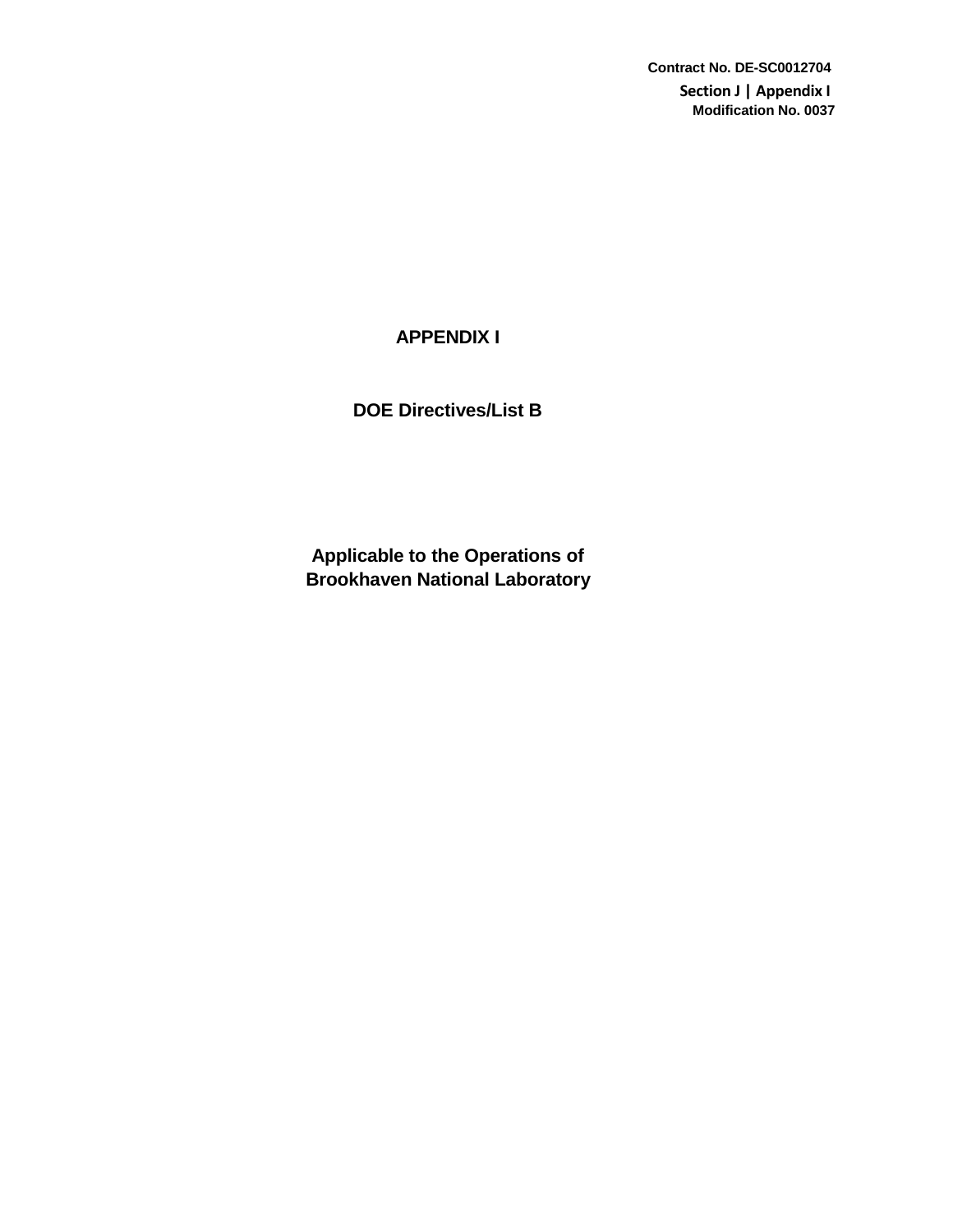There is no List A to this Appendix.

List B to this Appendix contains the following:

Part I: "Directives List"

This section contains a list of Directives that are considered by DOE as applicable to the BNL contract.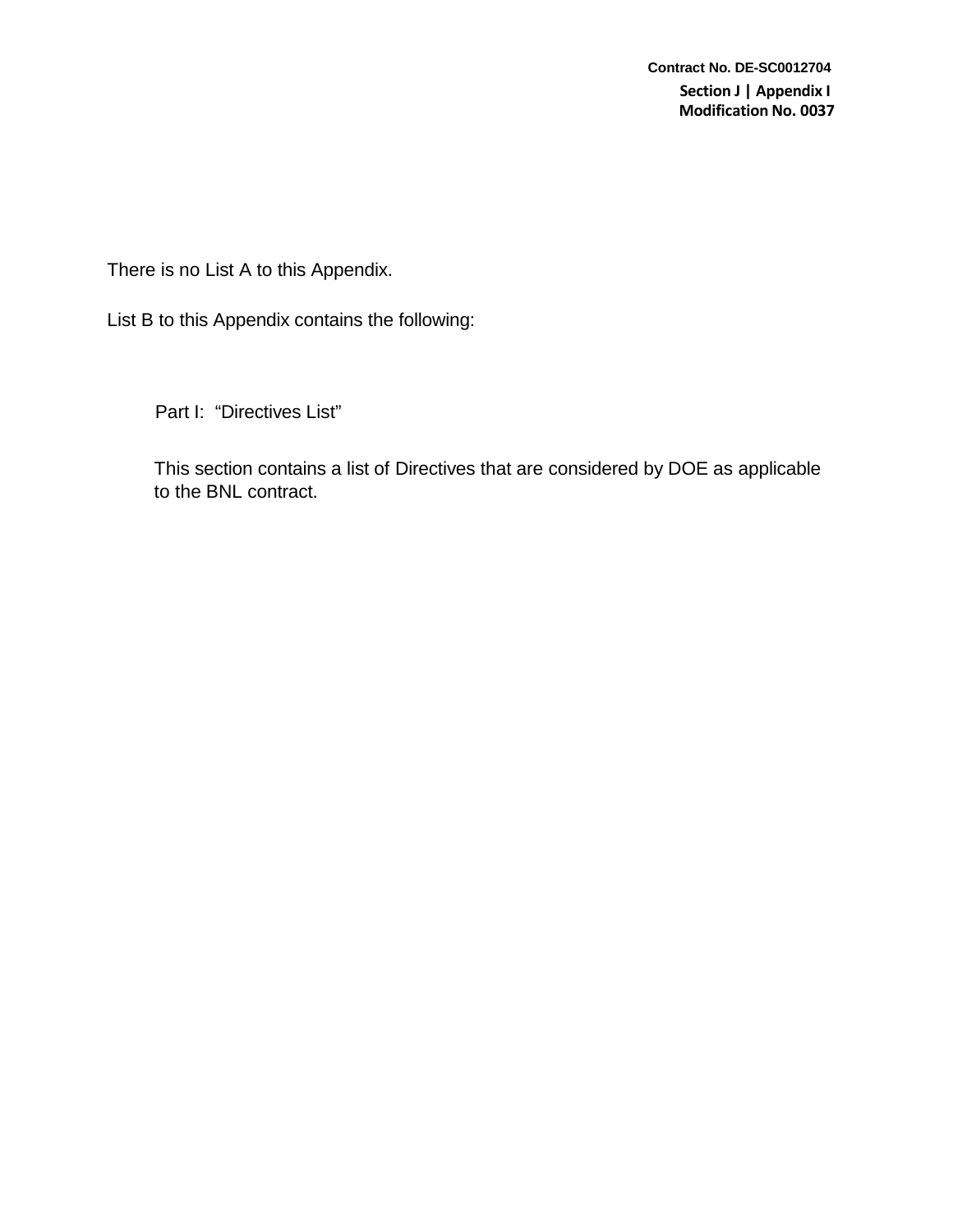| <b>ISSUED</b> | <b>TYPE</b> | <b>NUMBER</b> | <b>THROUGH</b><br><b>CHANGE</b> | <b>TITLE</b><br>Includes Compliance Notes as Necessary                                                                                         |
|---------------|-------------|---------------|---------------------------------|------------------------------------------------------------------------------------------------------------------------------------------------|
| 9/29/1995     | Order       | 130.1         |                                 | <b>Budget Formulation</b>                                                                                                                      |
| 5/2/2001      | Policy      | 141.1         |                                 | Department of Energy Management of Cultural Resources                                                                                          |
| 9/4/2008      | Manual      | 142.2-1       | Admin Chg. 1<br>6/27/13         | Manual for Implementation of the Voluntary Offer Safeguards<br>Agreement and Additional Protocol with the International Atomic<br>EnergyAgency |
| 12/15/2006    | Order       | 142.2A        | Admin Chg. 1<br>6/27/13         | Voluntary Offer Safeguards Agreement and Additional Protocol<br>with the International Atomic Energy Agency                                    |
| 10/14/2010    | Order       | 142.3A        |                                 | Unclassified Foreign Visits and Assignments Program                                                                                            |
| 3/31/2014     | Order       | 150.1A        |                                 | <b>ContinuityPrograms</b>                                                                                                                      |
| 11/2/2005     | Order       | 151.1C        |                                 | Comprehensive Emergency Management System                                                                                                      |
| 6/27/2007     | Order       | 153.1         |                                 | Departmental Radiological Emergency Response Assets                                                                                            |
| 12/23/2008    | Order       | 200.1A        |                                 | InformationTechnologyManagement                                                                                                                |
| 1/7/2005      | Order       | 203.1         |                                 | Limited Personal Use of Government Office Equipment Including<br>InformationTechnology                                                         |
| 5/8/2001      | Policy      | 205.1         |                                 | Departmental Cyber Security Management Policy                                                                                                  |
| 5/16/2011     | Order       | 205.1B        | Admin Chg. 3<br>4/29/14         | Department of Energy Cyber Security Program                                                                                                    |
| 1/16/2009     | Order       | 206.1         |                                 | Department of Energy Privacy Program                                                                                                           |
| 2/19/2013     | Order       | 206.2         |                                 | Identity, Credential and Access Management (ICAM)                                                                                              |
| 4/8/2011      | Order       | 210.2A        |                                 | DOE Corporate Operating Experience Program                                                                                                     |
| 4/19/2008     | Order       | 221.1A        |                                 | Reporting Fraud, Waste, and Abuse to the Office of Inspector<br>General                                                                        |
| 2/25/2008     | Order       | 221.2A        |                                 | Cooperation with the Office of Inspector General                                                                                               |
| 3/4/2011      | Order       | 225.1B        |                                 | AccidentInvestigations                                                                                                                         |
| 12/21/2015    | Order       | 227.1A        |                                 | Independent Oversight Program                                                                                                                  |
| 6/27/2011     | Order       | 231.1B        | Admin Chg. 1<br>11/28/12        | Environment, Safety and Health Reporting                                                                                                       |
| 8/30/2011     | Order       | 232.2         | Admin Chg. 1<br>3/12/14         | Occurrence Reporting and Processing of Operations Information                                                                                  |
| 12/13/2010    | Order       | 241.1B        |                                 | Scientific and Technical Information Management                                                                                                |
| 3/11/2013     | Order       | 243.1B        |                                 | Records Management Program                                                                                                                     |
| 2/2/2006      | Order       | 243.2         |                                 | <b>Vital Records</b>                                                                                                                           |
| 2/23/2011     | Order       | 252.1A        | Admin Chg. 1<br>3/12/13         | Technical Standards Program                                                                                                                    |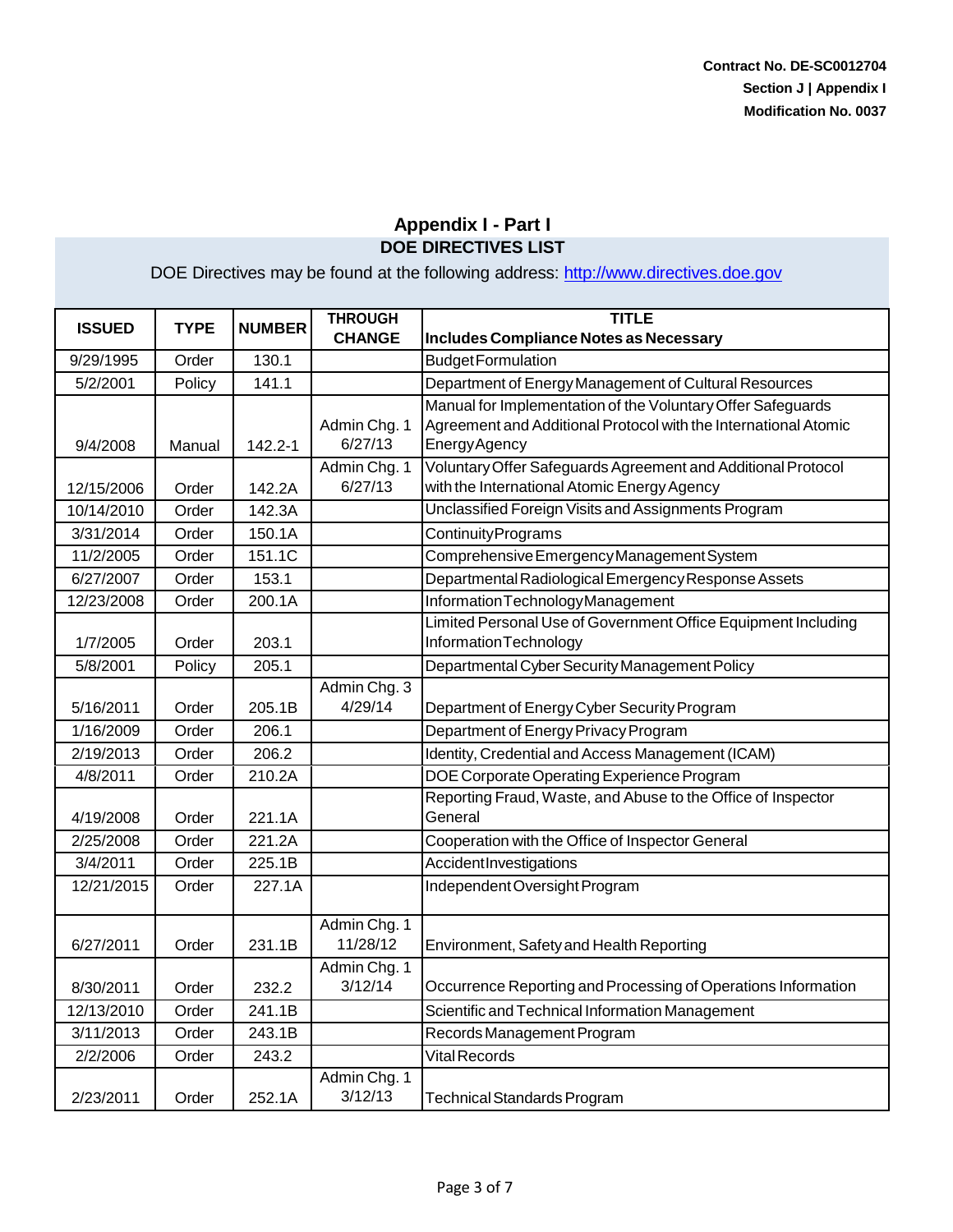#### **Appendix I - Part I**

#### **DOE DIRECTIVES LIST**

| <b>ISSUED</b>           | <b>TYPE</b>    | <b>NUMBER</b>                                                        | <b>THROUGH</b><br><b>CHANGE</b> | <b>TITLE</b><br>Includes Compliance Notes as Necessary                                                                                                                                                                                          |
|-------------------------|----------------|----------------------------------------------------------------------|---------------------------------|-------------------------------------------------------------------------------------------------------------------------------------------------------------------------------------------------------------------------------------------------|
| 11/19/2009              | Order          | 313.1                                                                |                                 | Management and Funding of the Department's Overseas<br>Presence                                                                                                                                                                                 |
| 10/18/2007<br>2/23/2010 | Order<br>Order | 341.1A<br>Parts: 1.(a<br>b) $2.a(1-3)$<br>$2.a(4)(a-$<br>h)<br>350.1 | Chg. 59/30/14                   | <b>Federal Employee Health Services</b><br>Contractor Human Resource Management Programs                                                                                                                                                        |
| 9/29/2014               | Order          | 350.3                                                                |                                 | Labor Standards Compliance, contractor Labor Relations, and<br>Contractor Workforce Restructuring Programs                                                                                                                                      |
| 5/31/2011               | Order          | 350.2B                                                               |                                 | Use of Management and Operating or Other Facility Management<br>Contractor Employees for Services to DOE in the Washington D.C.<br>Area                                                                                                         |
| 4/14/2014               | Policy         | 364.1                                                                |                                 | Health and Safety Training Reciprocity                                                                                                                                                                                                          |
| 8/17/2009               | Order          | 410.2                                                                | Admin Chg. 1<br>4/10/14         | <b>Management of Nuclear Materials</b>                                                                                                                                                                                                          |
| 4/21/2005               | Order          | 412.1A                                                               | Admin Chg. 1<br>6/21/14         | <b>Work Authorization System</b>                                                                                                                                                                                                                |
| 10/28/2008              | Order          | 413.1B                                                               |                                 | Internal Control Program                                                                                                                                                                                                                        |
| 10/22/2015              | Order          | 413.2C                                                               |                                 | Laboratory Directed Research and Development                                                                                                                                                                                                    |
| 11/29/2010              | Order          | 413.3B                                                               |                                 | Program and Project Management for the Acquisition of Capital<br><b>Assets</b>                                                                                                                                                                  |
| 4/25/2011               | Order          | 414.1D                                                               | Admin Chg. 1<br>5/8/13          | QualityAssurance                                                                                                                                                                                                                                |
| 12/3/2012               | Order          | 415.1                                                                | Admin Chg. 1<br>1/16/13         | Information Technology Project Management                                                                                                                                                                                                       |
| 2/8/2011                | Policy         | 420.1                                                                |                                 | Department of Energy Nuclear Safety Policy<br><b>Compliance Note:</b> Only applicable to BNL facilities categorized<br>as Hazardous Category 1,2 or 3 nuclear facilities                                                                        |
| 12/4/2012<br>7/21/2011  | Order<br>Order | 420.1C<br>420.2C                                                     |                                 | <b>Facility Safety</b><br>Compliance Note: Chapters 1, 3, and 5 are applicable to BNL<br>facilities categorized as hazardous category 1, 2, or 3 nuclear<br>facility is proposed by BNL and approved by DOE<br>Safety of Accelerator Facilities |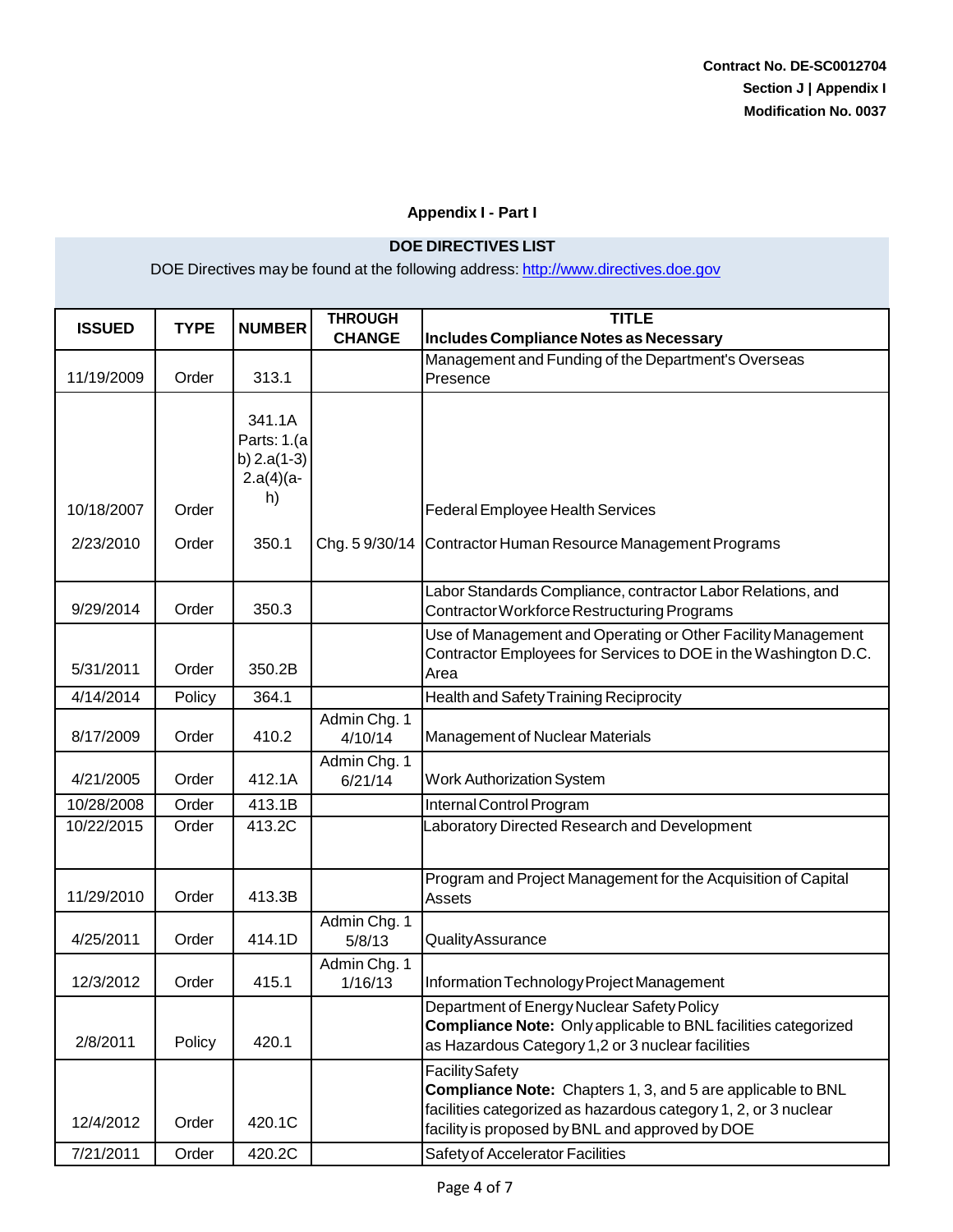| <b>ISSUED</b> | <b>TYPE</b> | <b>NUMBER</b> | <b>THROUGH</b>           | <b>TITLE</b>                                                                                                                                                                                                            |
|---------------|-------------|---------------|--------------------------|-------------------------------------------------------------------------------------------------------------------------------------------------------------------------------------------------------------------------|
|               |             |               | <b>CHANGE</b>            | Includes Compliance Notes as Necessary                                                                                                                                                                                  |
| 6/29/2010     | Order       | 422.1         | Admin Chg. 1<br>6/25/13  | <b>Conduct of Operations</b><br>Compliance Note: Applicable to Hazardous Category 1, 2, or 3<br>nuclear facilities and other facilities as defined by BSA in a<br>Program Plan to be approved by BHSO for incorporating |
| 4/16/2010     | Order       | 425.1D        | Admin Chg. 1<br>4/2/13   | Verification of Readiness to Start Up or Restart Nuclear Facilities<br>Compliance Note: Only applicable to BNL facilities categorized<br>as Hazardous Category 1, 2, or 3 nuclear facilities                            |
| 4/21/2010     | Order       | 426.2         | Admin Chg. 1<br>7/19/13  | Personnel Selection, Training, Qualification, and Certification<br>Requirements for DOE Nuclear Facilities                                                                                                              |
| 9/24/2003     | Order       | 430.1B        | Admin Chg. 2<br>4/25/11  | Real Property and Asset Management                                                                                                                                                                                      |
| 4/21/2010     | Order       | 433.1B        | Admin. Chg. 1<br>3/12/13 | Maintenance Management Program for DOE Nuclear<br>Facilities<br><b>Compliance Note: Only applicable to BNL facilities</b><br>categorized as Hazardous Category 1, 2 or 3 nuclear<br>facilities                          |
| 11/7/2013     | Policy      | 434.1A        |                          | Conduct and Approval of Select Agent and Toxin Work at<br>Department of Energy Sites                                                                                                                                    |
| 7/9/1999      | Order       | 435.1         | Admin Chg. 1<br>8/28/01  | Radioactive Waste Management                                                                                                                                                                                            |
| 7/9/1999      | Manual      | $435.1 - 1$   | Admin Chg. 1<br>6/19/01  | Radioactive Waste Management Manual                                                                                                                                                                                     |
| 5/2/2011      | Order       | 436.1         |                          | Departmental Sustainability                                                                                                                                                                                             |
| 11/27/2002    | Order       | 440.2C        | Admin Chg. 1<br>6/22/11  | Aviation Management and Safety                                                                                                                                                                                          |
| 3/7/2008      | Manual      | 441.1-1       |                          | Nuclear Material Packaging Manual                                                                                                                                                                                       |
| 6/6/2001      | Order       | 442.1A        |                          | Department of Energy Employee Concerns Program                                                                                                                                                                          |
| 7/29/2011     | Order       | 442.2         |                          | Differing Professional Opinions for Technical Issues Involving<br>Environment, Safety and Health                                                                                                                        |
| 3/7/2011      | Order       | 443.1B        |                          | Protection of Human Research Subjects                                                                                                                                                                                   |
| 4/25/2011     | Policy      | 450.4A        |                          | Integrated Safety Management Policy                                                                                                                                                                                     |
| 7/21/2011     | Order       | 452.8         |                          | Control of Nuclear Weapon Data                                                                                                                                                                                          |
| 5/31/2011     | Order       | 456.1         | Admin Chg. 1<br>2/14/13  | The Safe Handling of Unbound Engineered Nanoparticles                                                                                                                                                                   |
| 9/15/2005     | Policy      | 456.1         |                          | Secretarial Policy Statement on Nanoscale Safety                                                                                                                                                                        |
| 2/11/2011     | Order       | 458.1         | Admin Chg. 3<br>1/15/13  | Radiation Protection of the Public and the Environment                                                                                                                                                                  |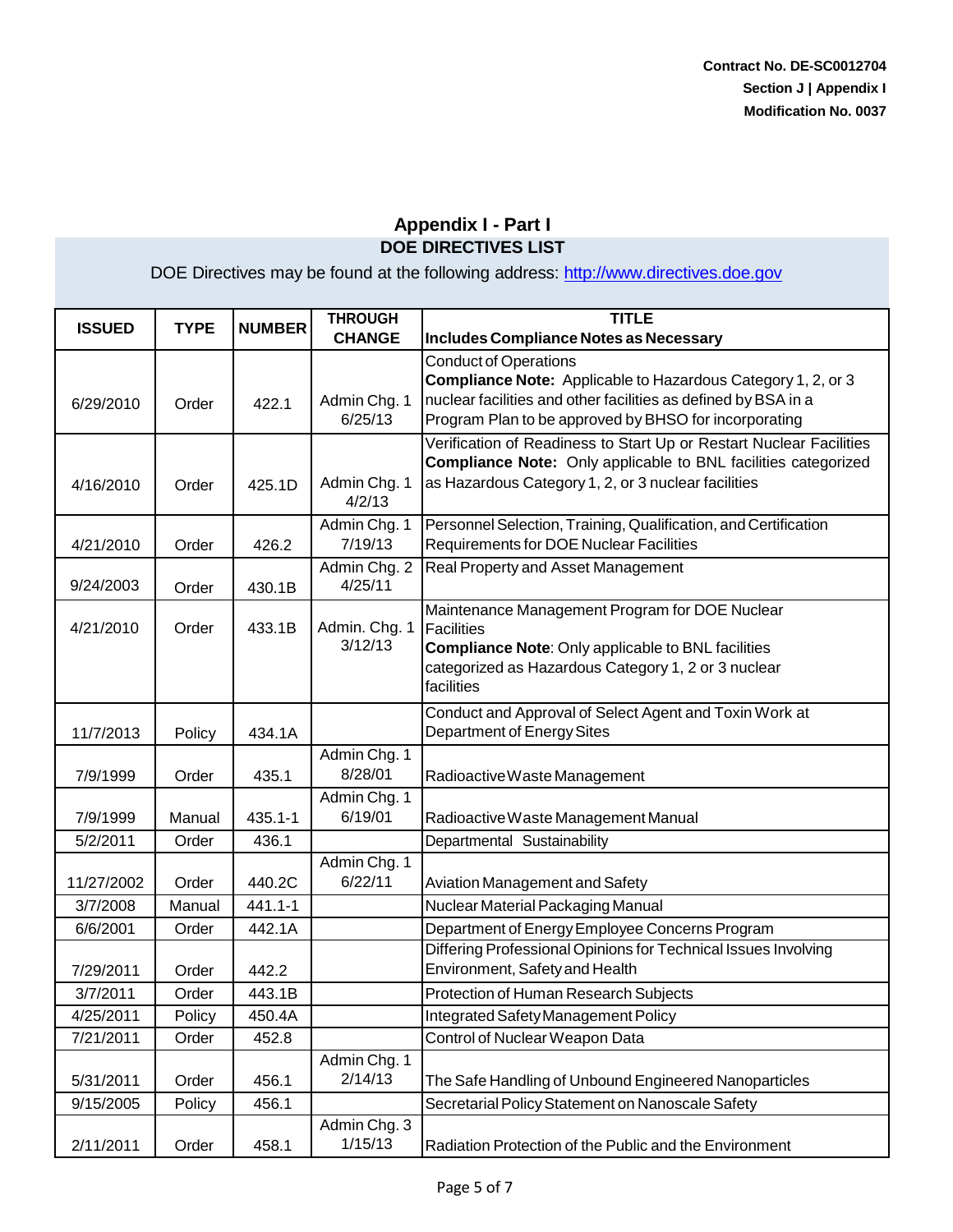| <b>ISSUED</b> | <b>TYPE</b> | <b>NUMBER</b> | <b>THROUGH</b><br><b>CHANGE</b> | <b>TITLE</b><br>Includes Compliance Notes as Necessary                                   |
|---------------|-------------|---------------|---------------------------------|------------------------------------------------------------------------------------------|
| 5/14/2010     | Order       | 460.1C        |                                 | Packaging and Transportation Safety                                                      |
| 12/22/2004    | Order       | 460.2A        |                                 | Departmental Material Transportation and Packaging Management                            |
| 6/4/2008      | Manual      | 460.2-1A      |                                 | Radioactive Material Transportation Practices Manual                                     |
| 11/10/2008    | Order       | 462.1         | Admin Chg. 1<br>7/10/13         | Import and Export of Category 1 and 2 Radioactive Sources<br><b>AggregatedQuantities</b> |
| 12/29/2010    | Policy      | 470.1A        |                                 | Safeguards and Security Program                                                          |
| 8/12/2008     | Order       | 470.3B        |                                 | <b>Graded Security Protection (GPS) Policy</b>                                           |
| 7/21/2011     | Order       | 470.4B        |                                 | Safeguards and Security Program                                                          |
| 6/2/2014      | Order       | 470.5         |                                 | Insider Threat Program                                                                   |
| 9/2/2015      | Order       | 470.6         |                                 | <b>Technical Security Program</b>                                                        |
| 3/1/2010      | Order       | 471.1B        |                                 | Identification and Protection of Unclassified Controlled Nuclear<br>Information          |
| 4/9/2003      | Order       | 471.3         | Admin Chg. 1<br>1/13/11         | Identifying and Protecting Official Use Only Information                                 |
| 4/9/2003      | Manual      | 471.3-1       | Admin Chg. 1<br>1/13/11         | Manual for Identifying and Protecting Official Use Only Information                      |
| 6/20/2011     | Order       | 471.6         | Admin Chg. 2<br>5/15/15         | <b>Information Security</b>                                                              |
| 7/27/2011     | Order       | 472.2         | Admin Chg. 1<br>10/8/13         | <b>PersonnelSecurity</b>                                                                 |
| 6/27/2011     | Order       | 473.3         |                                 | <b>Protection Program Operations</b>                                                     |
| 6/27/2011     | Order       | 474.2         | Admin Chg. 3<br>5/15/15         | Nuclear Material Control and Accountability                                              |